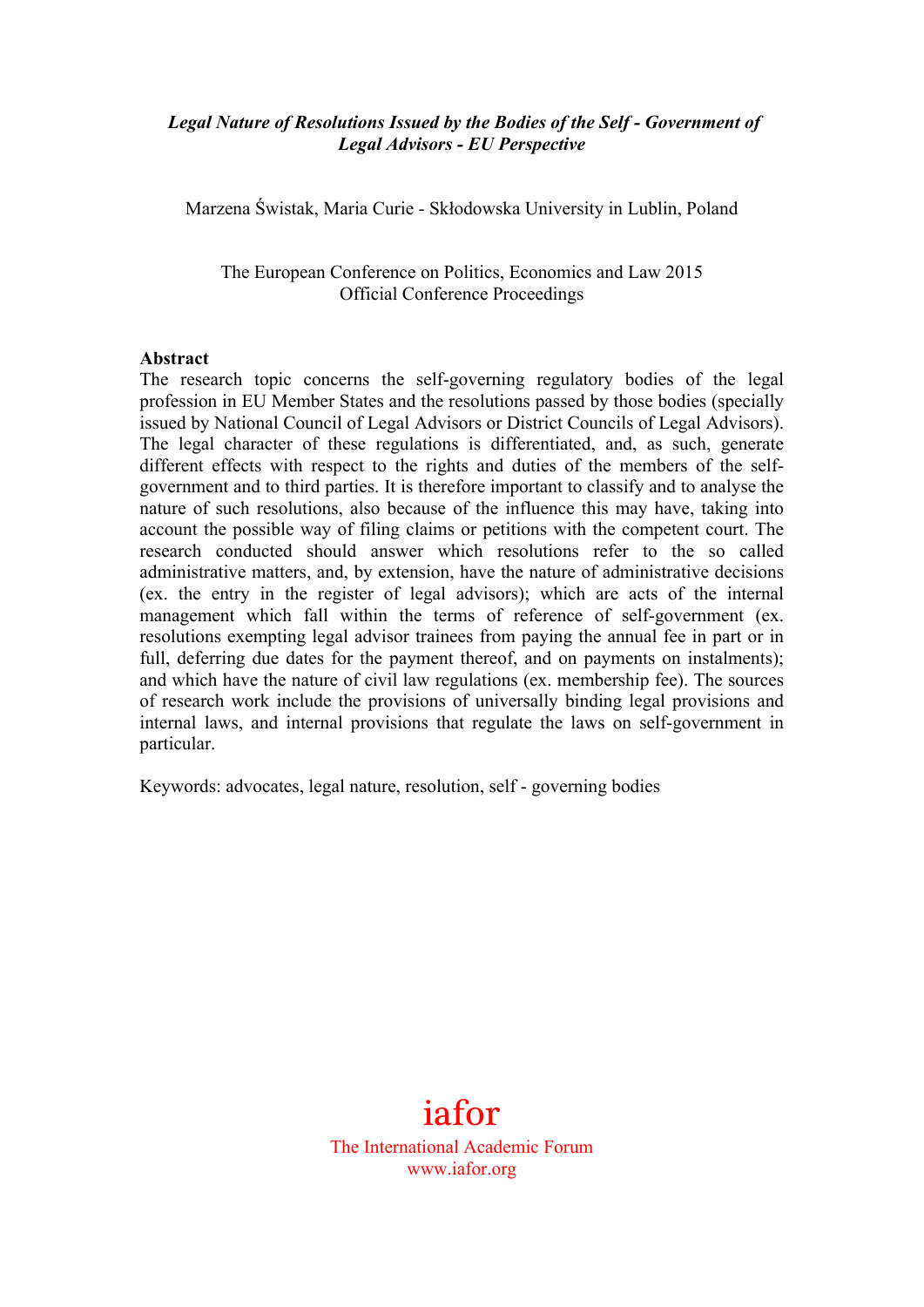#### **Introduction**

Pursuant to the provisions of Article 40.1 of the Act of 6 July 1982 on Legal Advisors<sup>1</sup> [Pol.: radca prawny], and in connection with Article 17 of the Act of 2 April 1997 – Constitution of the Republic of Poland, the self-government within the profession of legal advisors and trainees, is independent in executing its tasks, and, as such, is subject exclusively to the provisions of the law. The Self-government for Legal Advisors acts through its bodies of authority which take decisions in the form of resolutions, as referred to in Article 45 of the Act on Legal Advisors. The research conducted aim is to determine the legal nature of resolutions issued by the statutory bodies of authority of the Self-government for Legal Advisors, i.e. the National Convention of Legal Advisors, the National Council of Legal Advisors, the Council of the District Chamber of Legal Advisors.

The bodies of authority of the professional self-government take decisions in the form of resolutions which, in terms of their legal character, are not uniform, and, as such, generate different effects with respect to the rights and duties of the members of the self-government and to third parties. It is therefore important to classify and to analyse the nature of such resolutions. As regards the subject matter of the study, the Act of 6 July 1982 on Legal Advisors/Solicitors (uniform text published in Dziennik Ustaw of 2014, item 637; hereinafter referred to as the "Act on Legal Advisors") lays down the fundaments of the system. This is a *lex specialis* as referred to in Article 17.1 of the Polish Constitution which provides that by means of a statute, selfgovernments may be created within a profession in which the public repose confidence, and such self-governments shall concern themselves with the proper practice of such professions in accordance with, and for the purpose of protecting, the public interest.

In view of the above, and with due consideration for the subject matter of the study, there is a need to clearly separate the scope of work of the professional selfgovernment that falls within the terms of reference of public tasks whose execution is vested with the self-government where, subject to the provisions of the Act on Legal Advisors, the provisions of the Act of 14 June 1960 – Code of Administrative Proceedings apply (uniform text published in Dziennik Ustaw of 2013, item 267, as amended), and the Act of 30 August 2002 on Proceedings before Administrative

- in Belgium Avocat/Advocaat/Rechtsanwalt,
- in Finland Asianajaja/Advocat,
- in Germany Rechtsanwalt,
- in Italy Avvocato,
- in the UK Advocate/Barrister/Solicitor.

Consequently, the term "legal advisor" in the context of this research project and its translation into English and should be understood as Advocate/Barrister/Solicitor.

<sup>&</sup>lt;sup>1</sup> Translated verbatim, *radca prawny* (in Polish) is a legal advisor; however, pursuant to the provisions of the Act of 5 July 2002 on Rendering Legal Services in Poland by Foreign Lawyers (uniform text published in *Dziennik Ustaw* of 2014, item 134), Annex I provides a list of professional titles in Member States of the European Union that are equivalent in meaning to the profession of advocate or legal advisor. These are: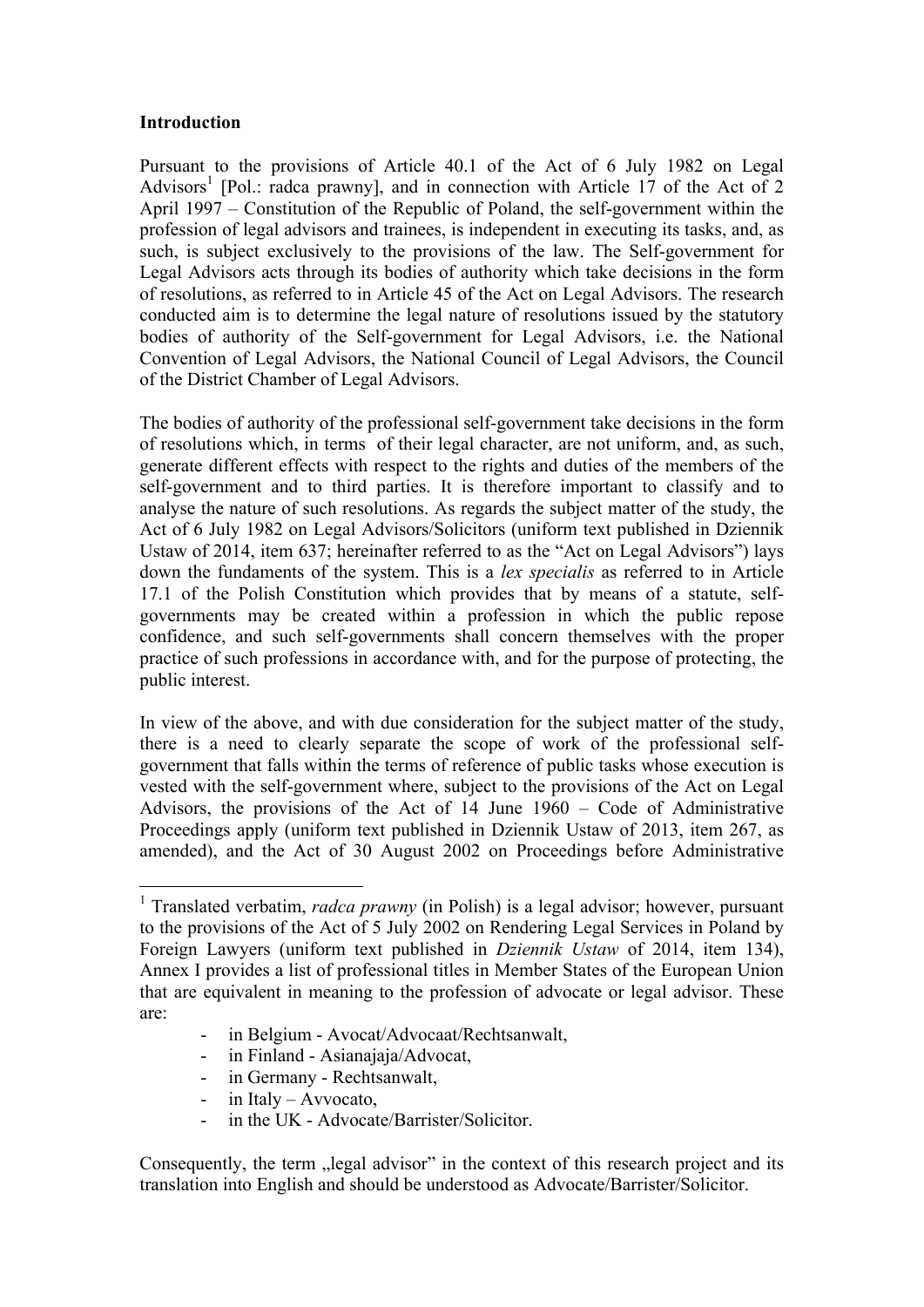Courts (uniform text published in Dziennik Ustaw of 2012, item 270, as amended) from the execution of tasks typical of corporate bodies whose decisions are not subject to judicial and administrative control.

In view of the issues presented, the research conducted should answer which resolutions taken by the bodies of authority of the Self-government for Legal Advisors refer to the so called administrative matters, and, by extension, have the nature of administrative decisions; which are acts of the internal management which fall within the terms of reference of self-government; and which have the nature of civil law regulations (such as, for example, decisions concerning contributions paid by the members of the Self-government for Legal Advisors or decisions relating to waiving fees for legal advisor's traineeship (Pol. aplikacja radcowska).

The classification of scopes of matters, as outlined above, has given rise to considerable doubts, which triggered lack of uniformity in decisions made by Voivodship Administrative Courts and by the Supreme Administrative Court. The purpose of this article is not to exhaust the topic entirely, but to underline the key elements of that subject. The aforementioned may facilitate to remove some doubts and to indicate possible directions of legal construction, which, in the opinion of the researcher, should facilitate uniformity in the subject matter in question.

The studies conducted aim to eliminating doubts in the practical application of the legal provisions analysed, indicating possible directions of legal construction which are relevant and proper in the opinion of the researcher. It is assumed that this will make the analyses conducted more comprehensive in nature, and, consequently, lead to a greater degree of uniformity in the operations of the self-government for legal advisors. Furthermore, the research will be conducive to formulating *de lege ferenda* requirements in the area discussed.

## **Legal nature of resolutions of District Councils of Chambers of Legal Advisors concerning applications fined under Resolution No. 43/VIII/2011 of 21 May 2011 on the principles of exempting legal advisor trainees from paying the annual fee in part or in full, deferring due dates for the payment thereof, and on payments on instalments**

The case has appeared under the application of the resolution issued by the National Council of Legal Advisors under the provisions of Article 60.11a in connection with Article  $32^1.4$  of the Act on Legal Advisors, which constitutes the basis on which to draw conclusions concerning the legal nature of such decisions and consequences thereof within the terms of reference of procedural law. It may be indicated that the resolution of District Council of Chamber of Legal Advisors on the subject mentioned, is not an administrative matter – therefore, the cognition of the Voivodship Administrative Court is exempted. What is more, the resolution of District Councils of Chambers of Legal Advisors concerning annual fees is a resolution of internal nature and its legal nature is even a civil one (not administrative). The legal nature of such fees should be analysed – these fees constitute a autonomous buget of the District Councils of Chambers of Legal Advisors (therefore, National Council of Legal Advisors, or courts, or other supervisory bodies – Minister of Justice, cannot issue a reversal decision with respect to the annulment of resolutions passed by the Council of the District Chamber of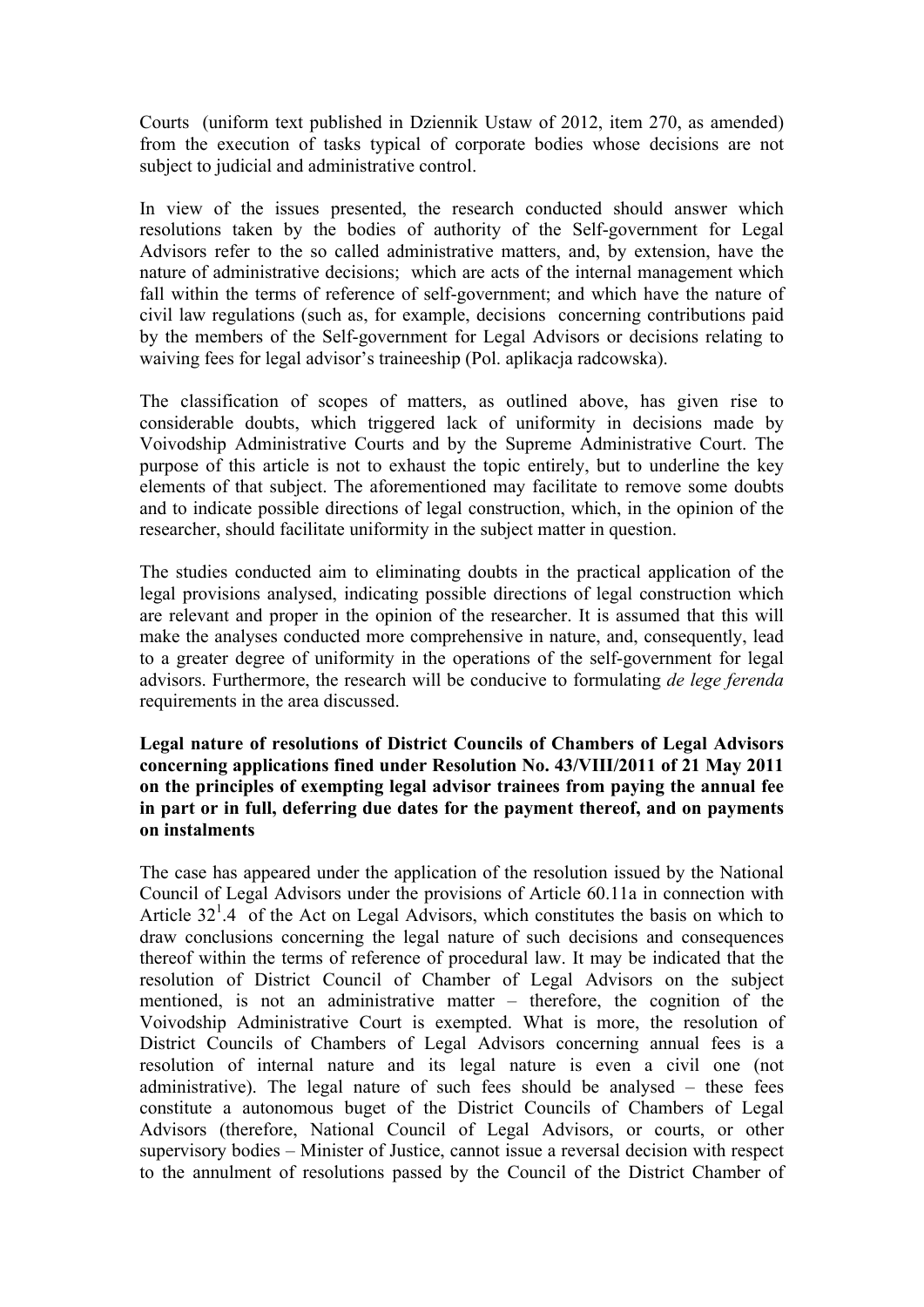Legal Advisors). The aforementioned is crucial as far as the scope of admissible control of legality by administrative courts of all deeds issued by the bodies of authority of the Self-government for Legal Advisors under the provisions of Article 3.3 of the Act of 30 August 2002 on Proceedings before Administrative Courts (Dziennik Ustaw of 2012, item 270, as amended), is analysed. Taking into consideration the legal nature of such resolutions, the control of legality by administrative courts is exempted.

### **The scope of supervisory powers of the Minister of Justice (Article 47 in connection with Article 5 of the Act on Legal Advisors)**

The problem has arisen in the context of the wording of Article 28.4 through 28.7 of the Act on Legal Advisors (the resolution on suspending the licence to practise as a legal advisor) and Article 31.2 through 31.3 of the Act (the resolution by the Council of the District Chamber of Legal Advisors on the entries in the register of legal advisors), which is applied to legal advisor trainees under the provisions of Article 37.3 of the Act on Legal Advisors (the resolution on striking out a legal advisor trainee from the register of legal advisor trainees). This has given rise to a legal issue whether the Minister of Justice, acting within the terms of reference of his supervisory powers, may issue a reversal decision with respect to the annulment of resolutions passed by the Council of the District Chamber of Legal Advisors and the Presidium of the National Council of Legal Advisors and order the entry in the register of legal advisors. The matter in question required analysing the type and scope of supervision of the Minister of Justice within the limits defined in the Act on Legal Advisors. Taking into consideration the above, the autonomy of the self – governing bodies should be respected – the only competent body that is entitled to do the entries in the register of legal advisors, or strike out a legal advisor /legal advisor trainee from the register, is the District Chamber of Legal Advisors. The independence of the selfgovernment bodies of authority, in the scope of the organization of legal practice structure, is strictly connected with the fact that the state narrows down, to some extent, its regulatory competence (which is strictly characteristic of state administrative bodies) and transfers it to the bodies said. It should be underlined that the state retains some scope of supervisory powers, but the strict construction of such provisions shall be made (Stahl, 2011: 509).

## **Conclusion**

The actions undertaken under the scope of public administration range from the internal management actions shall be strictly separated. As an example, the resolution on the entries in the register of legal advisors or striking out a legal advisor form the register, may be analysed. Undoubtedly, the resolution mentioned, concerns an administrative matter. The nature of the resolution said is an individual one, and the bodies of authority of the self – government of legal advisors act under the statutory regulation. The District Chamber of Legal Advisors is a collegial body that acts in the way of issuing resolutions. The mentioned, are the way the competent body makes a statement, delivers opinions etc. As it has been presented, the body of authority deals with the matters of the individual nature. That is to evoke the individual, specific legal effect. In this manner, the resolution is the ground on which the individual may exercise rights and obey the duties (Adamiak, Borkowski, 2012: 394).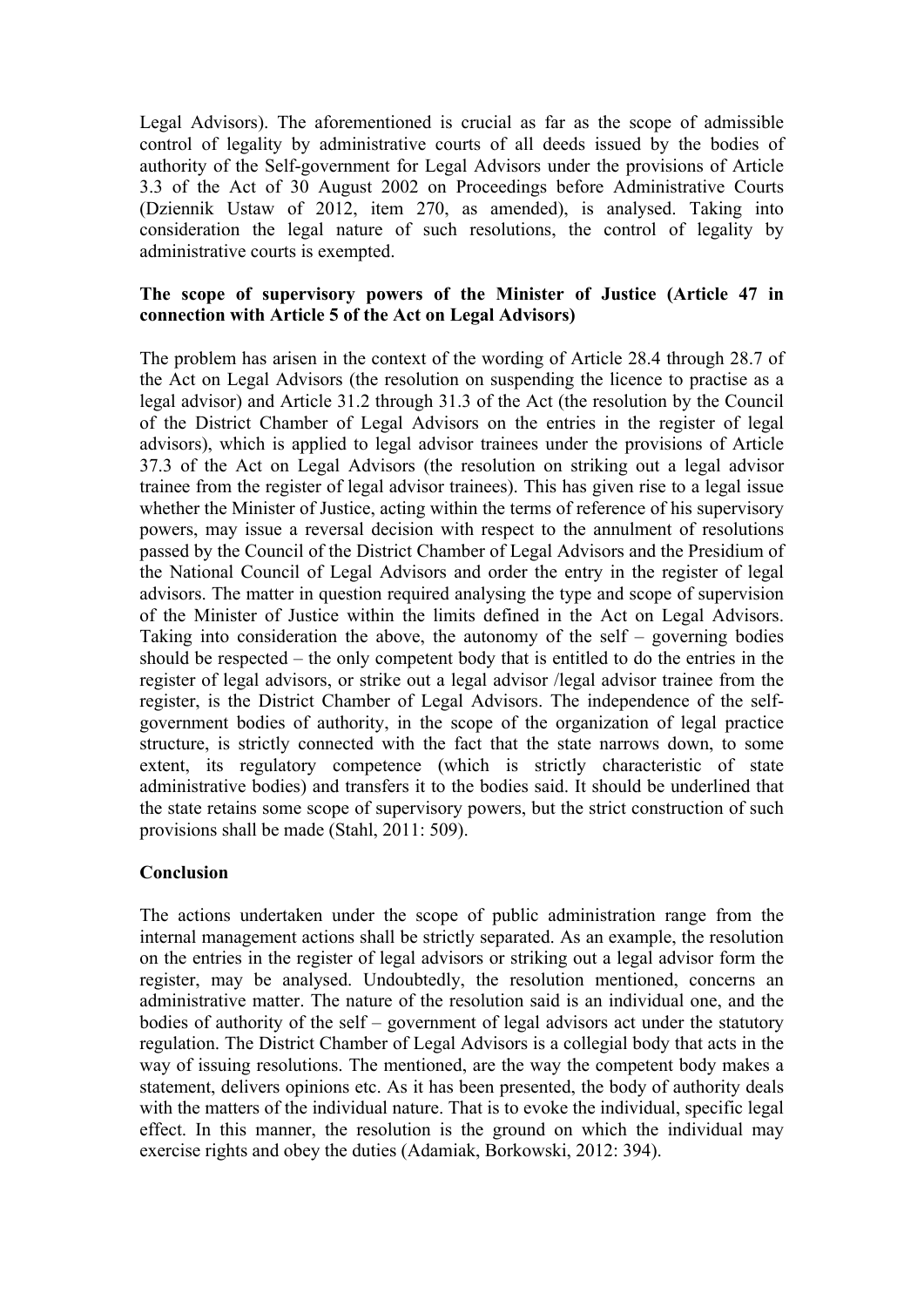Nevertheless, an administrative act is not the only legal form the body of authority may undertake. As the legal doctrine indicates, a lot of matters of crucial significance, are dealt with the form of technical activities. An administrative act and technical activity of the body should be differentiated. The necessity for the proper differentiation is needed. Consequently, the legal nature of the resolution on the transfer of the entries in the register of legal advisors, may be determined. The mentioned is not an administrative matter, but a technical activity of the body of authority. What is more, the body of the self – government of legal advisors has no legitimacy under the provisions of the statutory act, but only of the act of internal range. Therefore, it may be posed that the resolution on the transfer of the entry in the register, is the act of the internal management legal nature, issued inside the corporal structure of the self – government of legal advisors (not within the scope of the public administration). As it is mentioned, resolutions that have legal character like the mentioned, may be described as "legal non-normative acts". Under no circumstances these two scopes of the activity of the bodies of the self – government of legal advisors – the scope of activities undertaken within the internal structure of the legal person and these undertaken within the range of the public administration – should be mixed.